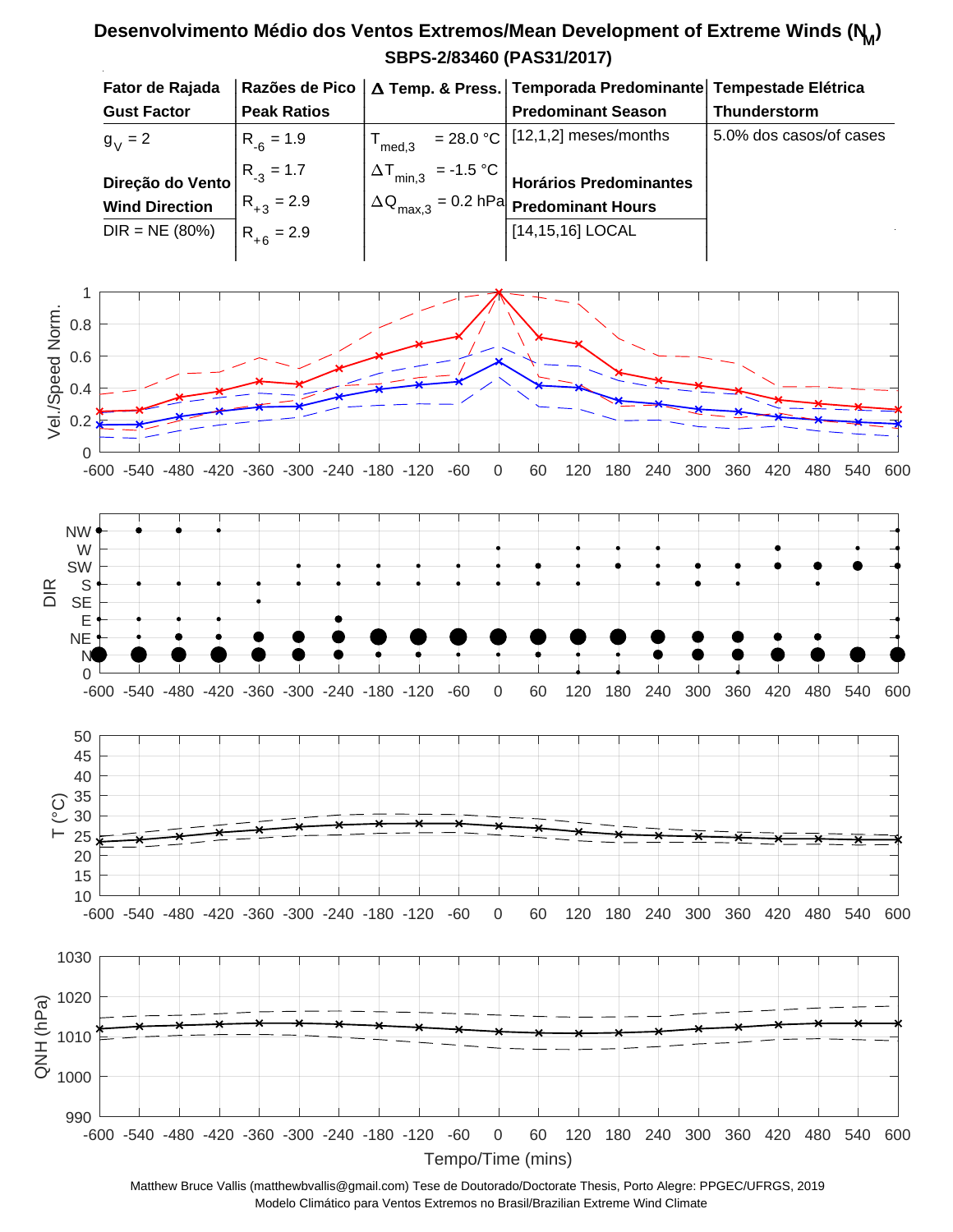## **SBPS-2/83460 (PAS31/2017) Desenvolvimento Médio dos Ventos Não-Sinóticos/Mean Development of Non-Synoptic Winds (N<sup>N</sup> )**



DIR

1000

1010

1020

QNH (hPa)



-600 -540 -480 -420 -360 -300 -240 -180 -120 -60 0 60 120 180 240 300 360 420 480 540 600